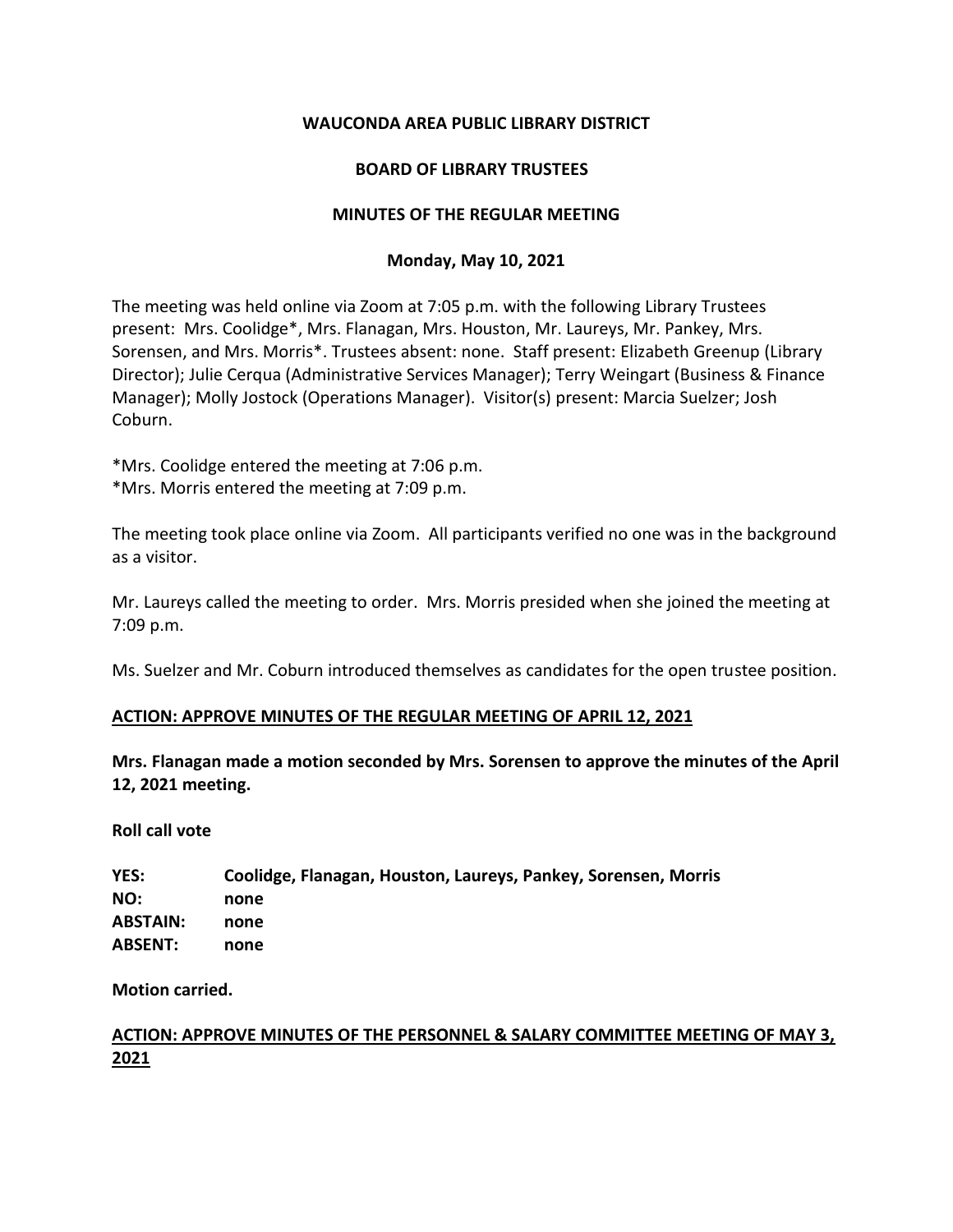**Mr. Laureys made a motion seconded by Mrs. Flanagan to approve the minutes of the May 3, 2021 Personnel & Salary Committee meeting.** 

**Roll call vote**

**YES: Coolidge, Flanagan, Houston, Laureys, Pankey, Sorensen, Morris NO: none ABSTAIN: none ABSENT: none**

**Motion carried.**

### **ACTION: FINANCIAL REPORTS AND PAYMENT OF BILLS**

**Mrs. Houston made a motion seconded by Mr. Pankey to accept the bills, to pay the bills as presented and to transfer sufficient funds from the money market deposit account into the checking account**.

**Roll call vote** 

**YES: Coolidge, Flanagan, Houston, Laureys, Pankey, Sorensen, Morris NO: none ABSTAIN: none ABSENT: none**

**Motion carried.**

## **LIBRARY USAGE, LIBRARY DIRECTOR AND DEPARTMENTAL REPORTS**

Ms. Greenup indicated that library usage was flat compared to March.

Ms. Greenup provided an update on the evaluation of the HVAC system.

Ms. Greenup would like to revisit the purchase of staff computers under Old Business due to the microchip shortage. PCs are on backorder for several months. Ms. Greenup would like to get the order in the queue.

Ms. Greenup included a recommendation for the purchase and installation of three new drinking fountains, which include water bottle fillers.

Ms. Greenup discussed the change over from Volo Storage to a climate-controlled unit in Extra Space Storage in Wauconda.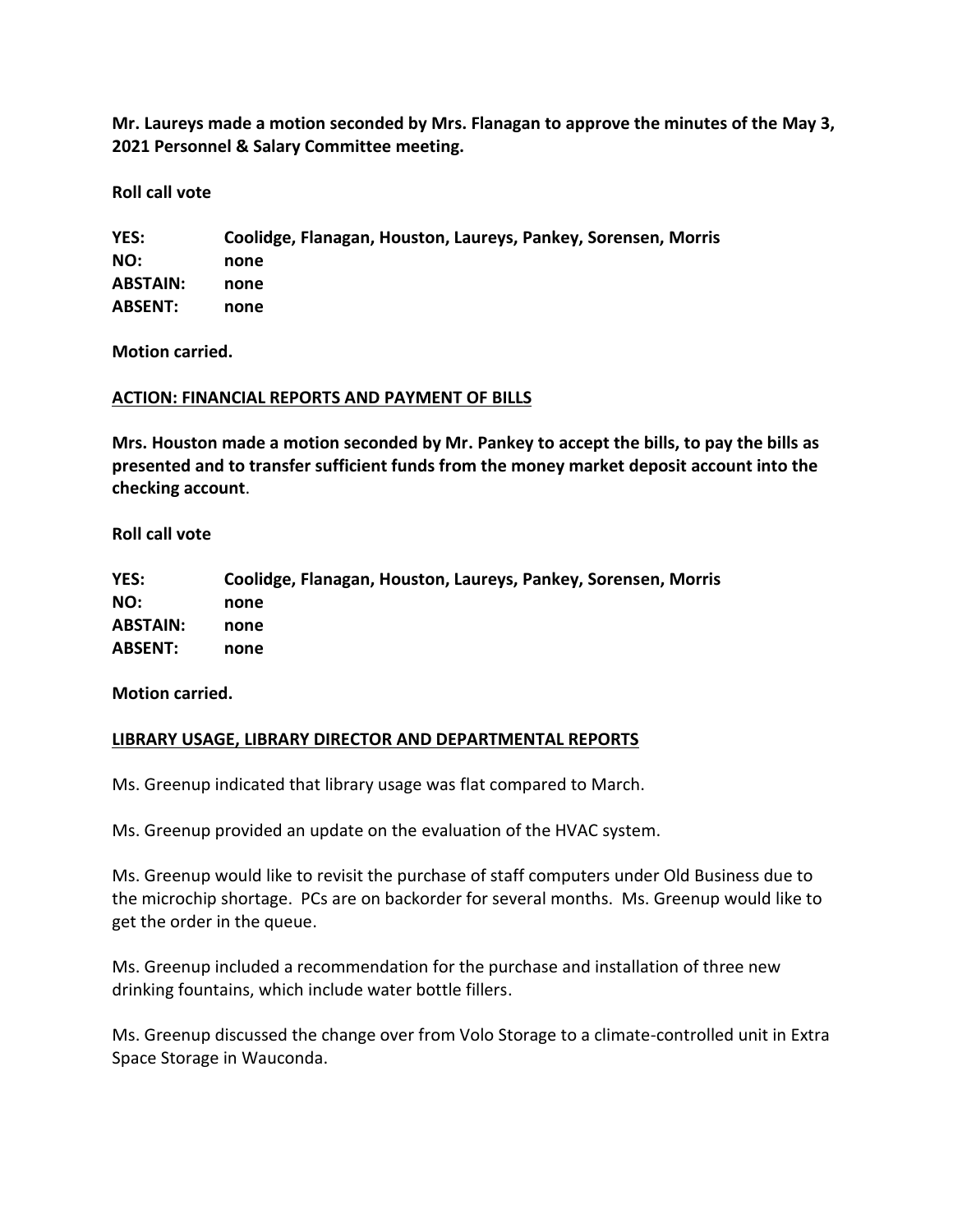Mr. Laureys asked about the difference between the library's multiple Overdrive accounts. Ms. Greenup explained the difference between the library's collection and the consortium collection. Ms. Greenup explained the difference between the Sora app for District 118 students and the public Libby app.

Ms. Greenup continues to be in regular contact with the Lake County Health Department during the COVID-19 mitigation changes.

Ms. Greenup explained that the library's print newsletter will go out at the beginning of June and will look different. The newsletter will focus on library services rather than programming. This led into a discussion about the community comments on the Facebook Group, Of Wauconda for Wauconda. There was discussion about posting events and the library's decision to not engage with social media threads in these types of groups.

### **COMMITTEE REPORTS**

### **Personnel & Salary Committee**

Mrs. Flanagan reported that the Personnel & Salary Committee met on Monday, May 3 at 5:30 p.m. to discuss the overall Cost of Living and merit increases for staff for FY21/22. Potential staffing changes were also discussed. Mrs. Flanagan asked about next steps in approving the Personnel budget. Ms. Greenup and Mrs. Cerqua explained that the Personnel budget will be approved with the library's operating budget in June or July once the Finance Committee meets.

#### **NEW BUSINESS**

#### **ACTION: APPROVE DRINKING FOUNTAINS**

**Mrs. Flanagan made a motion seconded by Mr. Pankey to approve Ms. Greenup's recommendation for new drinking fountains.**

#### **Roll call vote**

| YES:            | Coolidge, Flanagan, Houston, Laureys, Pankey, Sorensen, Morris |
|-----------------|----------------------------------------------------------------|
| NO:             | none                                                           |
| <b>ABSTAIN:</b> | none                                                           |
| <b>ABSENT:</b>  | none                                                           |

**Motion carried.**

#### **ACTION: APPROVE PURCHASING POLICY**

**Mrs. Houston made a motion seconded by Mrs. Coolidge to approve the Purchasing Policy as presented.**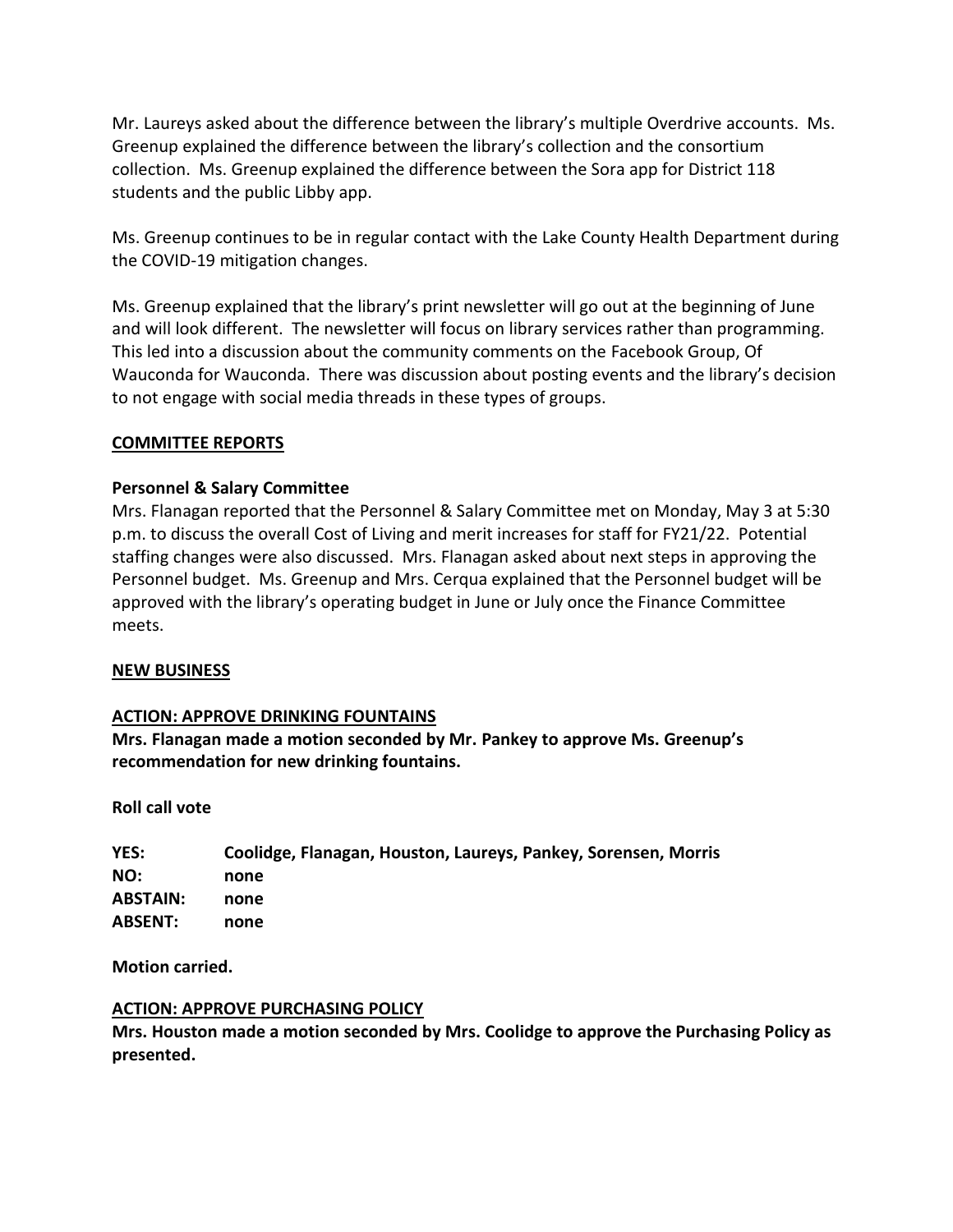Ms. Greenup explained the need to raise the director's spending limit from \$5,000 in order to approve smaller projects. Mr. Laurey's agreed that \$5,000 is not enough to cover small projects that do not need board oversight. It was Mr. Laurey's recommendation that the limit be raised to \$15,000. Based on area library director spending limits, Mrs. Flanagan disagreed with the \$15,000 limit and noted it should be lower. More discussion took place and an agreement of \$12,500 was reached. At the board's request, Ms. Greenup will provide multiple quotes when possible and will communicate with the board about the approvals she is making.

# **Roll call vote**

| <b>YES:</b> | Coolidge, Flanagan, Houston, Laureys, Pankey, Sorensen, Morris |
|-------------|----------------------------------------------------------------|
| NO:         | none                                                           |
| ABSTAIN:    | none                                                           |
| ABSENT:     | none                                                           |

# **OLD BUSINESS**

# **ACTION: APPROVE PURCHASE OF STAFF COMPUTERS**

Ms. Greenup explained about the microchip shortage and how it is affecting the price of PCs and the order status. It will be months before PCs are received when ordered now. Ms. Greenup would like to get the staff computer order in the queue. Ms. Greenup explained that there is a 50% down payment to get the order going now, which will hit this fiscal year. The balance will be paid upon the receipt and installation of the new computers, which will hit next fiscal year. There was discussion about waiting. Ms. Greenup explained the staff computers are 6 years old. It is the recommendation of Ms. Greenup that we do not wait should the shortage become worse, and staff computers age and need repair all at the same time. There was a discrepancy with the quote presented.

The board tabled the motion to approve the purchase until additional information is provided by the vendor and staff.

## **COMMUNICATIONS**

The board discussed a patron comment about remote faxing. Ms. Greenup explained that due to the sensitive nature of a fax transaction, it cannot be performed remotely.

Mrs. Morris asked Mrs. Coolidge to come to the library to sign documents as Secretary.

Mrs. Morris discussed her email about the board's vision and working with Ms. Greenup on library projects.

Mrs. Houston expressed her gratitude for her service on the board for the last six years. Mrs. Morris also expressed her gratitude for Mrs. Houston's enthusiasm for the library and participation on the board.